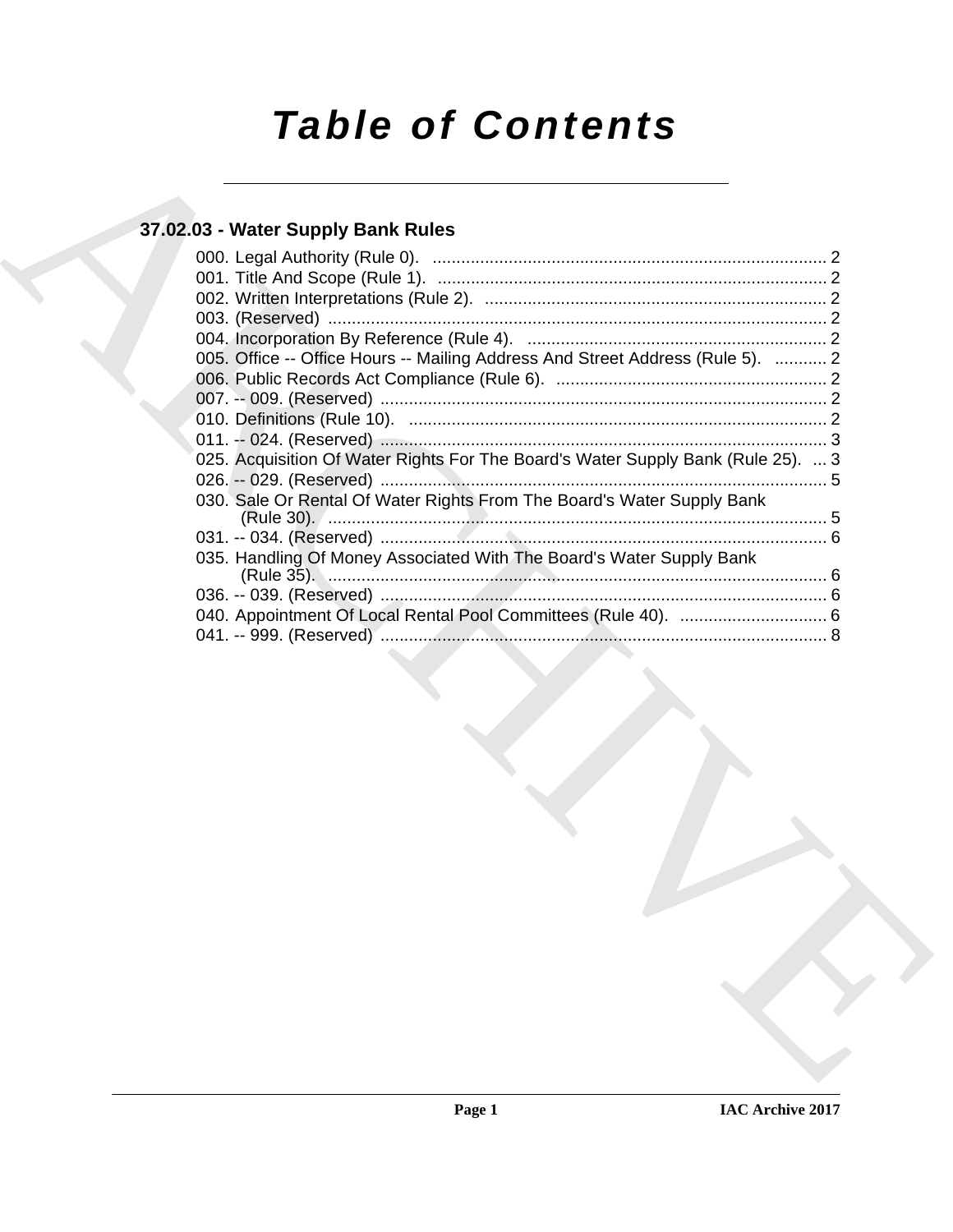#### **IDAPA 37 TITLE 02 CHAPTER 03**

#### **37.02.03 - WATER SUPPLY BANK RULES**

#### <span id="page-1-1"></span><span id="page-1-0"></span>**000. LEGAL AUTHORITY (RULE 0).**

This chapter is adopted under the legal authority of Section 42-1762, Idaho Code. (3-20-04)

#### <span id="page-1-2"></span>**001. TITLE AND SCOPE (RULE 1).**

**01.** Title. The title of this chapter is IDAPA 37.02.03, "Water Supply Bank Rules." (3-20-04)

**CHAPTER 03**<br> **CHARCH[IV](http://www.idwr.idaho.gov)E CHAPTER SUPPLY BANK RULES**<br> **CHARCHIVE CHAPTER SUPPLY BANK RULES**<br> **CHARCHIVE CHAPTER SUPPLY BANK RULES**<br> **CHARCHIVE CHAPTER SUPPLY BANK RULES**<br> **CHARCHIVE CHAPTER SUPPLY BANK RULES**<br> **CHARCHIVE C 02. Scope**. These rules were first adopted by the Water Resource Board in October 1980 as mandated by Section 42-1762, Idaho Code enacted in 1979. The rules govern the Board's operation and management of a Water Supply Bank provided for in Sections 42-1761 to 42-1766, Idaho Code. The purposes of the Water Supply Bank, as defined by statute, are to encourage the highest beneficial use of water; provide a source of adequate water supplies to benefit new and supplemental water uses; and provide a source of funding for improving water user facilities and efficiencies. These rules are to be used by the Water Resource Board in considering the purchase, sale, lease or rental of natural flow or stored water, the use of any funds generated therefrom, and the appointment of local committees to facilitate the lease and rental of stored water. The purchase, sale, lease or rental of water shall be in compliance with state and federal law. The adoption of these rules is not intended to prevent any person from directly selling or leasing water by transactions outside the purview of the Water Supply Bank Rules where such transactions are otherwise<br>allowed by law. (3-20-04) allowed by law.

<span id="page-1-3"></span>**002. WRITTEN INTERPRETATIONS (RULE 2).**

There are no written interpretations of these rules. (3-20-04)

#### <span id="page-1-4"></span>**003. (RESERVED)**

<span id="page-1-5"></span>**004. INCORPORATION BY REFERENCE (RULE 4).**

No documents have been incorporated by reference into these rules. (3-20-04)

#### <span id="page-1-6"></span>**005. OFFICE -- OFFICE HOURS -- MAILING ADDRESS AND STREET ADDRESS (RULE 5).**

**Office Hours**. Office hours are 8 a.m. to 5 p.m., Mountain Time, Monday through Friday, except holidays designated by the state of Idaho. (3-20-04)

**02. Mailing Address**. The mailing address for the state office is Idaho Department of Water Resources, P.0. Box 83720, Boise, Idaho 83720-0098.

**Street Address**. The street address for the state office of the Department of Water Resources, and the regional offices in Idaho Falls, Coeur d'Alene, Twin Falls, and Boise may be obtained by calling the state office at (208)287-4800, or by visiting the Department's website at http://www.idwr.idaho.gov. (3-20-04)  $(208)287-4800$ , or by visiting the Department's website at http://www.idwr.idaho.gov.

#### <span id="page-1-7"></span>**006. PUBLIC RECORDS ACT COMPLIANCE (RULE 6).**

Any records associated with these rules are subject to the provisions of the Idaho Public Records Act, Title 74, Chapter 1, Idaho Code. (3-20-04)

#### <span id="page-1-8"></span>**007. -- 009. (RESERVED)**

#### <span id="page-1-9"></span>**010. DEFINITIONS (RULE 10).**

<span id="page-1-12"></span><span id="page-1-11"></span><span id="page-1-10"></span>**01. Board**. The Idaho Water Resource Board. (7-1-93)

**02. Board's Water Supply Bank**. The water exchange market operated directly by the Board to facilitate marketing of water rights. (7-1-93)

**Section 000 Page 2**

**IAC Archive 2017**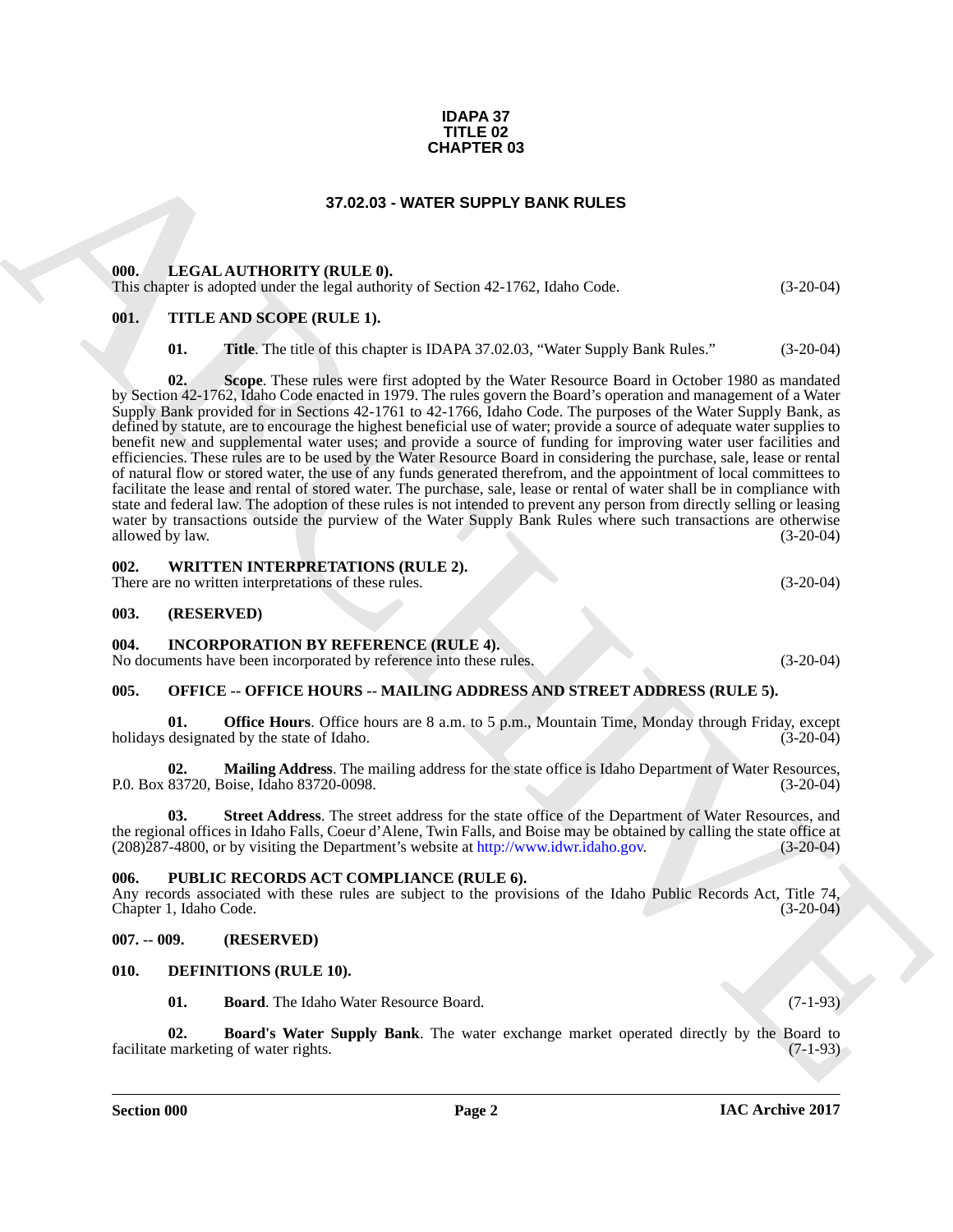| <b>IDAHO ADMINISTRATIVE CODE</b>     | <b>IDAPA 37.02.03</b>          |  |
|--------------------------------------|--------------------------------|--|
| <b>Department of Water Resources</b> | <b>Water Supply Bank Rules</b> |  |

<span id="page-2-6"></span>**03. Director**. The Director of the Idaho Department of Water Resources. (7-1-93)

<span id="page-2-8"></span><span id="page-2-7"></span><span id="page-2-5"></span>**04. Department**. The Idaho Department of Water Resources. (7-1-93)

**05. Lease**. To convey by contract a water right to the Board's water supply bank or stored water to a rental pool operated by a local committee. (7-1-93)

**06. Local Committee**. The committee which has been designated by action of the Board to facilitate marketing of stored water by operating a rental pool pursuant to Section 42-1765, Idaho Code.  $(7-1-93)$ 

<span id="page-2-9"></span>**07. Natural Flow**. Water or the right to use water that exists in a spring, stream, river, or aquifer at a me and which is not the result of the storage of water flowing at a previous time. (7-1-93) certain time and which is not the result of the storage of water flowing at a previous time.

**08.** Rent. To convey by contract a water right from the Board's water supply bank or stored water from a rental pool. (7-1-93)

<span id="page-2-14"></span><span id="page-2-13"></span><span id="page-2-12"></span><span id="page-2-11"></span>**09. Rental Pool**. A market for exchange of stored water operated by a local committee. (7-1-93)

**10.** Stored Water. Water made available by detention in surface reservoirs or storage space in a surface reservoir. (7-1-93) reservoir. (7-1-93)

**11.** Water Right. The right to divert and beneficially use the public waters of the state of Idaho g any storage entitlement. (7-1-93) including any storage entitlement.

**12. Water Supply Bank**. The water exchange market operated by the Water Resource Board pursuant to Section 42-1761 through 42-1766, Idaho Code, and these rules and is a general term which includes the Board's water supply bank and rental pools. (7-1-93) water supply bank and rental pools.

<span id="page-2-16"></span><span id="page-2-15"></span><span id="page-2-10"></span>**13.** Year. A time period of twelve (12) consecutive months. (7-1-93)

**14. Person**. Any company, corporation, association, firm, agency, individual, partnership, Indian tribe, ent or other entity. (7-1-93) government or other entity.

#### <span id="page-2-0"></span>**011. -- 024. (RESERVED)**

#### <span id="page-2-4"></span><span id="page-2-2"></span><span id="page-2-1"></span>**025. ACQUISITION OF WATER RIGHTS FOR THE BOARD'S WATER SUPPLY BANK (RULE 25).**

**Department of Nieter Research et**<br> **USER Surface Analysis (Section 2018)**<br> **USER Surface Analysis (Section 2018)**<br> **USER Surface Analysis (Section 2018)**<br> **USER Surface Analysis (Section 2018)**<br> **USER Surface Analysis (S 01. General**. The Board may purchase, lease, accept as a gift or otherwise obtain rights to natural flow or stored water and credit them to the Board's water supply bank. These water rights may then be divided or combined into more marketable blocks provided that there is no injury to other right holders, or enlargement of use of the water rights, and the change is in the local public interest. Any person proposing to sell or lease water rights to the Board's water supply bank, or to otherwise make water available through the water supply bank for the purposes of Section 42-1763A, Idaho Code, shall file a completed application with the Director on a forms or in a format provided by the Department and provide such additional information as the Board or Director may require in evaluating the proposed transaction. The completed application form shall state the period of time a water right is offered for lease, or the period of time that storage water will be released for fish migration purposes in accordance with Section 42-1763A, Idaho Code, and the payment terms, if any, requested by the applicant. (7-1-93)

<span id="page-2-3"></span>**02.** Application. Submitted with the completed application shall be: (7-1-93)

**a.** Evidence that the water right has been recorded through court decree, permit or license issued by the Department. If the right is included in an ongoing adjudication, a copy of the claim is required; (7-1-93)

**b.** Proof of current ownership of the water right by the applicant; (7-1-93)

**c.** Information that the water right has not been lost through abandonment, or forfeiture as defined by  $(7-1-93)$ Section 42-222(2), Idaho Code;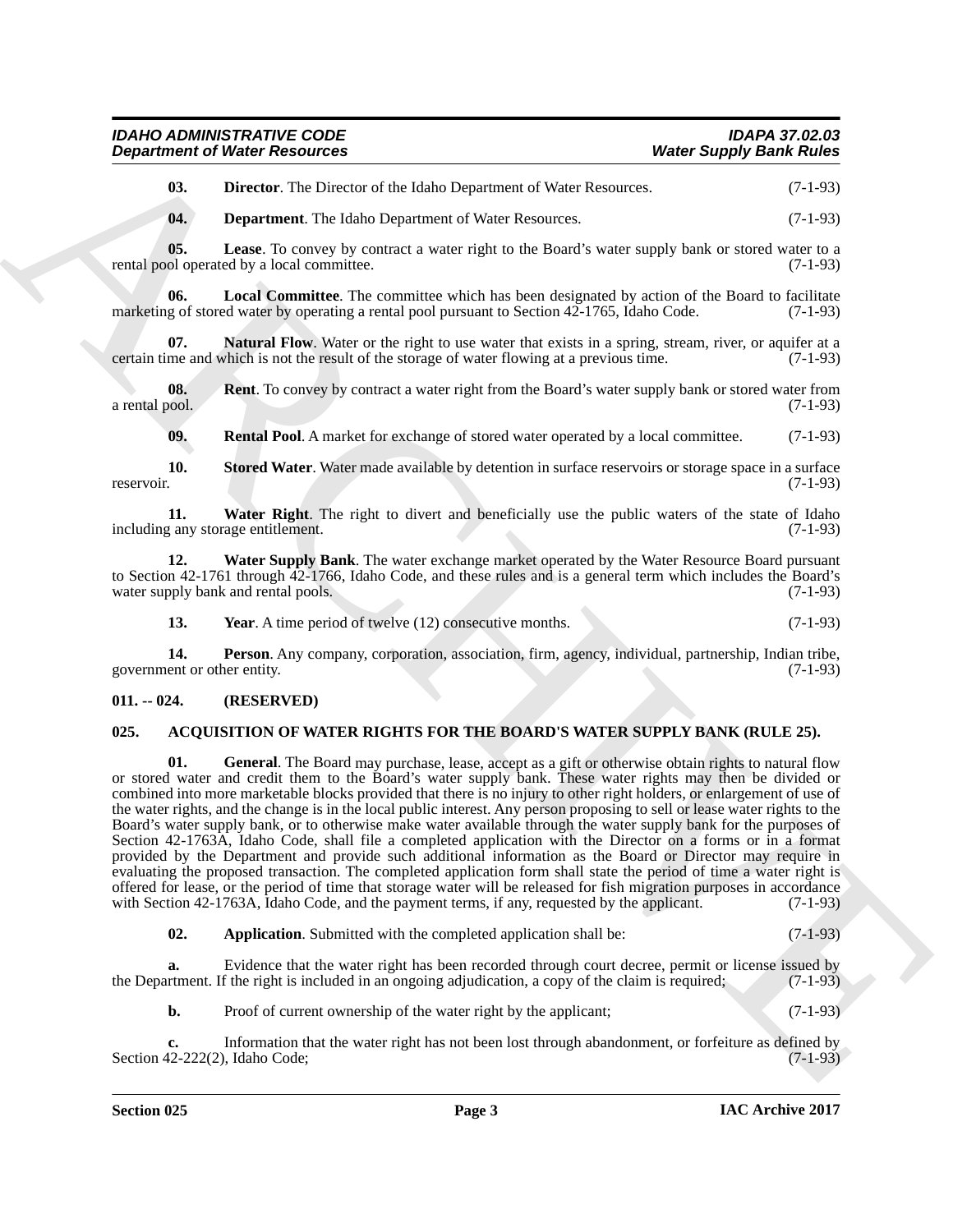**d.** Evidence to demonstrate the relative availability of water in the source to fill the water right; and (7-1-93)

**e.** The written consent of such company, corporation or irrigation district to the proposed sale or lease must accompany the application if the right to the use of the water, or the use of the diversion works or irrigation system is represented by shares of stock in a company or corporation, or if such works or system is owned or managed by an irrigation district. (7-1-93)

Department of Weiler Research of the stationary where Supply Bank Rules<br>  $\frac{1}{2}$  Evidence Weiler Research of the stationary computation of the stationary of Elisa with the stationary and the stationary of the stationary **f.** A lease application filing fee of two hundred fifty dollars (\$250) per water right up to a maximum total of five hundred dollars (\$500.00) for overlapping water rights which have a common place of use or common diversion rate or diversion volume. The lease filing fee described herein shall be deposited in the Water Administration Account and shall not apply to applications to lease stored water into rental pools described in Rule 40. (4-7-11)

<span id="page-3-4"></span>**03. Review**. Upon receipt of the completed application the Director will review it for completeness and make such further review as he deems necessary to adequately brief the Board on the proposed transaction. (7-1-93)

**04. Inadequate Application**. If an application is not complete, the Director will correspond with the applicant to obtain the needed information. If the requested information is not returned in thirty (30) days, the application will no longer be considered a valid request to place a water right into the Board's water supply bank.

(7-1-93)

<span id="page-3-2"></span><span id="page-3-1"></span><span id="page-3-0"></span>**05.** Consideration. The Board may consider an application at any regular or special meeting. (7-1-93)

**06.** Criteria. The Board will consider the following in determining whether to accept an offered water or the Board's water supply bank: (7-1-93) right into the Board's water supply bank:

**a.** Whether the applicant is the current owner, title holder or contract water user of the water right proposed to be transferred to the Board's water supply bank or has authority to act on behalf of the owner; (7-1-93)

**b.** Whether all necessary consents have been filed with the Board; (7-1-93)

**c.** Whether the information available to the Board indicates that the water right has been abandoned or forfeited; (7-1-93) forfeited; (7-1-93)

- **d.** Whether the offering price or requested rental rate is reasonable; (7-1-93)
- **e.** Whether acquisition of the water right will be contrary to the State Water Plan; (7-1-93)
- **f.** Whether the application is in the local public interest as defined in Section 42-1763, Idaho Code; (7-1-93)
- **g.** The probability of selling or renting the water right from the Board's water supply bank. (7-1-93)

**h.** Whether there are sufficient funds on hand to acquire the water right for the Board's water supply bank, provided that, if there are insufficient funds, or if in the opinion of the Board, existing funds should not immediately be expended for such acquisition, the Board may find that the water right should be acquired on a contingency basis, with payment to be made to the seller or lessor only after water is subsequently sold or rented from<br>the Board's water supply bank, and (7-1-93) the Board's water supply bank, and

<span id="page-3-3"></span>**i.** Such other factors as determined to be appropriate by the Board. (7-1-93)

**07. Resolution of Board**. The Board may by resolution accept an application to sell or lease a water right to the Board's water supply bank, or to otherwise make water available through the water supply bank for the purposes of Section 42-1763A, Idaho Code. An application to lease together with the resolution accepting it becomes a lease and the water right is placed into the Board's water supply bank upon adoption of the resolution. A resolution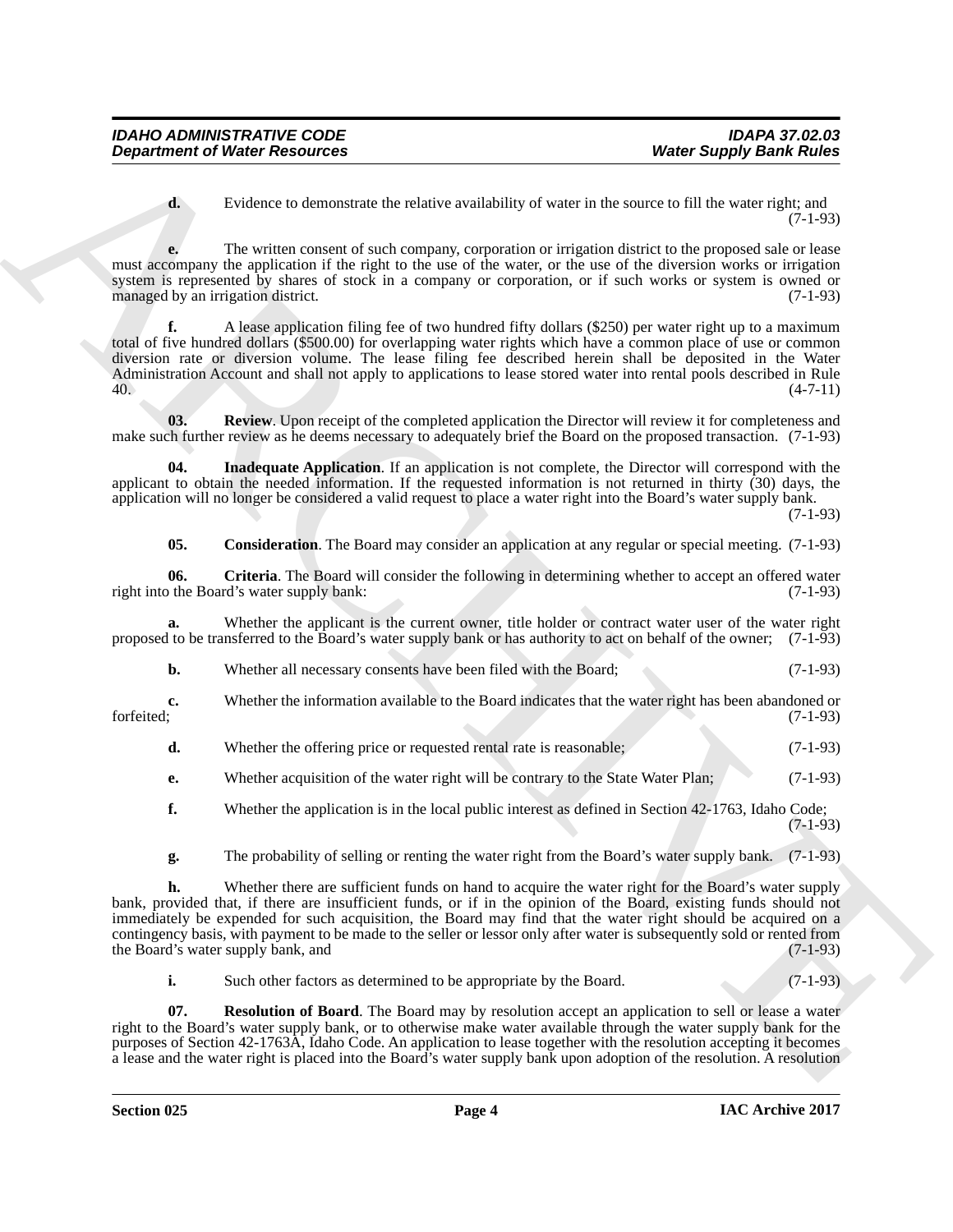#### *IDAHO ADMINISTRATIVE CODE IDAPA 37.02.03 Department of Water Resources*

accepting an application to sell a right to the Board's water supply bank will provide authority for the chairman of the Board to enter an agreement to purchase the water right. The resolution may include conditions of approval, including but not limited to, the following: (7-1-93)

**a.** A condition providing the length of time the water right will be retained in the Board's water supply bank. (7-1-93)

**b.** A condition describing the terms for payment to the owner of the water right and the sale or rental price from the Board's water supply bank. (7-1-93)

**c.** Other conditions as the Board determines appropriate, including a condition recognizing that water is being made available through the water supply bank pursuant to the provisions of Section  $42-1763$ A, Idaho Code, for purposes of fish migration.  $(7-1-93)$ for purposes of fish migration.

<span id="page-4-2"></span>**08. Placement of Water Right**. Effect of placement of a water right into the Board's water supply (7-1-93) bank. (7-1-93)

**a.** Upon acceptance of a water right into the Board's water supply bank, the owner of the right may withdraw the right within thirty (30) days of acceptance into the bank if the owner does not agree with the conditions of acceptance. (7-1-93)

**b.** Upon acceptance of a water right into the Board's water supply bank, the owner of the water right is not authorized to continue the diversion and use of the right while it is in the Board's water supply bank, unless the water right is for hydropower and is placed in the Board's water supply bank to be released for salmon migration and power production purposes. (7-1-93)

**c.** A water right which has been accepted shall remain in the Board's water supply bank for the period designated by the Board unless removed by resolution of the Board. (7-1-93)

The owner of the water right shall remain responsible to take actions required to claim the water right in an adjudication or other legal action concerning the water right and to pay taxes, fees, or assessments related to the water right.  $(7-1-93)$ 

**e.** The forfeiture provisions of Section 42-222(2), Idaho Code are tolled during the time period the water right is in the Board's water supply bank, pursuant to the provisions of Section 42-1764, Idaho Code. (7-1-93)

#### <span id="page-4-0"></span>**026. -- 029. (RESERVED)**

#### <span id="page-4-4"></span><span id="page-4-3"></span><span id="page-4-1"></span>**030. SALE OR RENTAL OF WATER RIGHTS FROM THE BOARD'S WATER SUPPLY BANK (RULE 30).**

**Dependent of West Results on the Study's particular and the Study's Constrainer of the Study's Constrainer Constrainer (Section 2018)<br>
The study of the Study of the Study of the Study's particular and the Study of the St 01. General**. The Board may in its discretion initiate the process to sell or rent water rights from the Board's water supply bank to achieve the purposes stated in Rule 1. The Board may from time to time, as water rights are available, authorize the Director to announce the availability of the rights from the Board's water supply bank, establishing a time and date for receiving applications in the office of the Director to purchase or rent the water rights. An application shall be on a form or in a format provided by the Director. The sale or rental price shall be the price, if any, as determined by the Board. The Director will evaluate applications with respect to the purposes of Rule 1, as to whether there will be injury to other water rights, whether the proposal would constitute an enlargement of the water right, whether the water will be put to a beneficial use, whether the water supply available from applicable rights in the Board's water supply bank is sufficient for the use intended, and whether the proposal is in the local public interest. For applications submitted pursuant to the interim authority provided by Section 42-1763A, Idaho Code, the Director will only make an evaluation as to whether the proposed use of water will cause injury to other water rights. The Director may defer the evaluation of potential injury to other water rights conditioned upon the right of any affected water right holder to petition the Director pursuant to Section 42-1766, Idaho Code, to revoke or modify the rental approval upon a showing of injury. rental approval upon a showing of injury.

<span id="page-4-5"></span>**02.** Notice. The Director may give notice of an intended rental as he deems necessary, provided that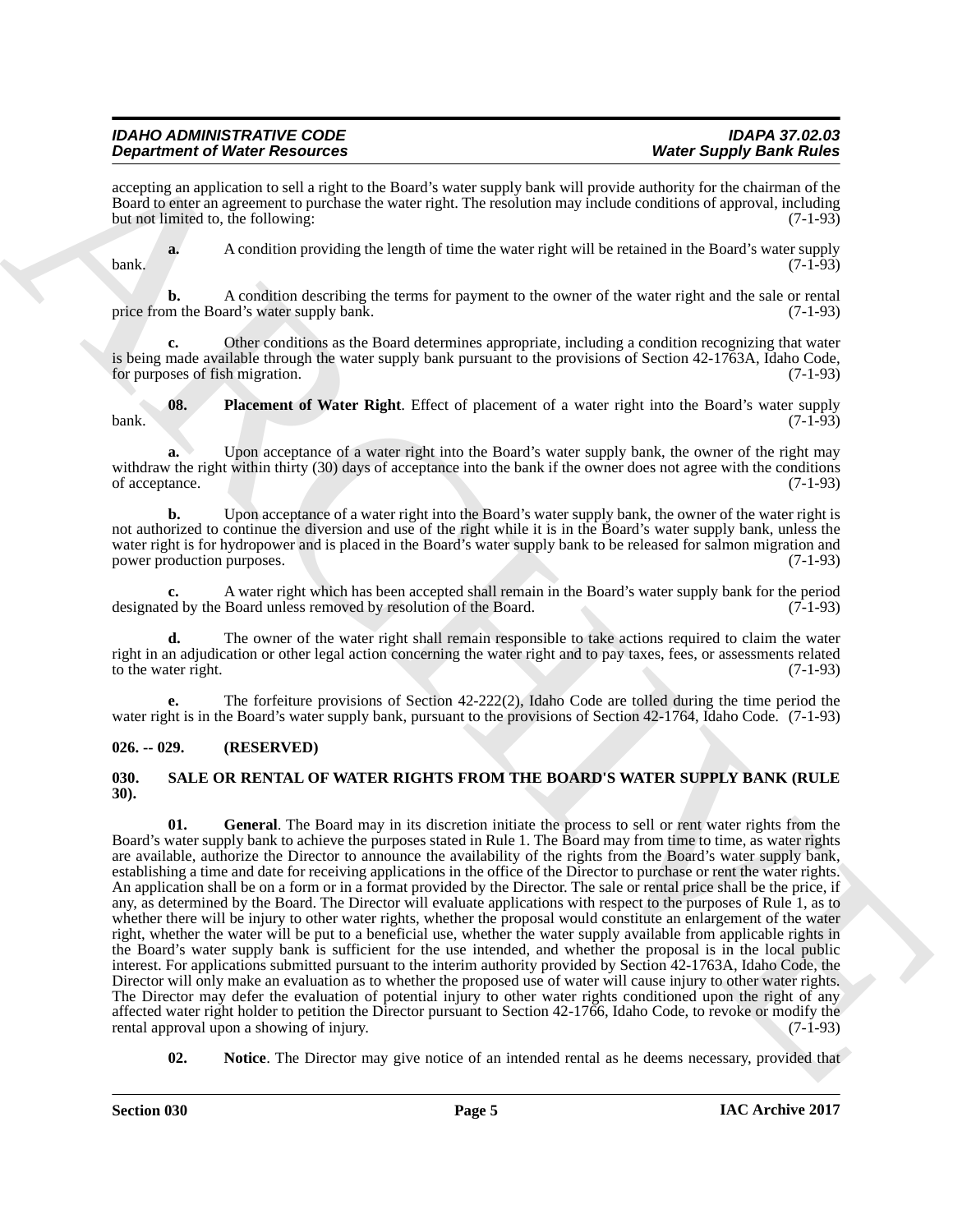#### *IDAHO ADMINISTRATIVE CODE IDAPA 37.02.03 Department of Water Resources*

prior to approving any application for purchase, or for rental for a period of more than five (5) years, he shall give notice as required in Section 42-222(1). Idaho Code. (7-1-93) notice as required in Section  $42-222(1)$ , Idaho Code.

<span id="page-5-9"></span>**03. Approval**. Sale or rental shall be approved only for use of water within the state of Idaho. The Director shall consider in determining whether to approve a rental of water for use outside of the state of Idaho those factors enumerated in Section 42-401(3), Idaho Code, except that this evaluation shall not be required for applications submitted pursuant to the interim authority provided by Section 42-1763A, Idaho Code.

<span id="page-5-12"></span>**04.** Consideration. All applications received on or prior to the announced date for receiving applications shall be considered as having been received at the same time. Applications received after the close of the application date may be considered only if sufficient available water remains in the Board's water supply bank after all acceptable, timely applications have been filed. (7-1-93) all acceptable, timely applications have been filed.

<span id="page-5-10"></span>**05. Authorized to Rent**. The Director is authorized to rent water rights offered by the Board from the Board's water supply bank for a period up to five (5) years, but shall submit applications for purchase, or rental for a period of more than five (5) years to the Board for action. The Director will advise the Board on applications which require Board approval under Rule Subsection 025.06 whether he can approve the application in whole or in part or with conditions to comply with Section 42-1763, Idaho Code. (7-1-93) with conditions to comply with Section 42-1763, Idaho Code.

<span id="page-5-11"></span>**06. Board Review**. The Board will review applications for purchase or which propose the rental of water rights for a duration of more than five (5) years, and may approve, approve with conditions or may reject the applications as the Board determines to best meet the purposes of  $\hat{R}$ ule 1 and promote the interest of the people of the state of Idaho. (7-1-93) state of Idaho.

<span id="page-5-13"></span>**07.** Order of Consideration. When renting water from the bank, the Director and the Board shall consider rental of water rights in the order the rights were leased to the bank, with first consideration for the rights which have continuously been in the bank the longest period of time provided the rights are suitable for the purpose of the renter.  $(7-1-93)$ of the renter. (7-1-93)

#### <span id="page-5-0"></span>**031. -- 034. (RESERVED)**

#### <span id="page-5-6"></span><span id="page-5-1"></span>**035. HANDLING OF MONEY ASSOCIATED WITH THE BOARD'S WATER SUPPLY BANK (RULE 35).**

<span id="page-5-7"></span>Payments received by the Department from the sale or rental of water rights from the Board's water supply bank shall<br>be handled as follows: (7-1-93) be handled as follows:

**Dependent of Newton Resolution**, the main last period of the control of the Chinachylland Resolution (Eq. 2) applies the property of the main last temperature of the main last temperature of the main last temperature of **01. Credited Amount**. Ten percent (10%) of the gross amount received from the sale or rental of a water right from the Board's water supply bank and the entire lease application fee received pursuant to Rule 025 shall be credited to the Water Administration Account created by Section 42-238a, Idaho Code, or to the federal grant fund if the payment is received from a federal agency, for administrative costs of operating the Water Supply Bank. The ten percent (10%) charge described herein shall not apply to stored water rented from the rental pools described in Rule 040. (4-7-11) in Rule 040. (4-7-11)

<span id="page-5-8"></span>**02. Excess Funds**. Any funds in excess of the amount needed to compensate the owner of the water right in accordance with the resolution accepting the water right into the Board's water supply bank and the administrative charge of Rule Subsection 035.01 shall be credited to the Water Management Account created by Section 42-1760, Idaho Code, for use by the Board for the purposes of Rule 1. (7-1-93)

#### <span id="page-5-2"></span>**036. -- 039. (RESERVED)**

#### <span id="page-5-4"></span><span id="page-5-3"></span>**040. APPOINTMENT OF LOCAL RENTAL POOL COMMITTEES (RULE 40).**

<span id="page-5-5"></span>**01. Board Meetings for Committee Appointments**. The Board may at any regular or special meeting to consider appointing an entity to serve as a local committee to facilitate the lease and rental of stored water. At least ten (10) days prior to the meeting, the entity seeking appointment shall provide to the Director information concerning the organization of the entity, a listing of its officers, a copy of its bylaws and procedures, if applicable, a copy of the proposed local committee procedures, pursuant to which the local committee would facilitate the lease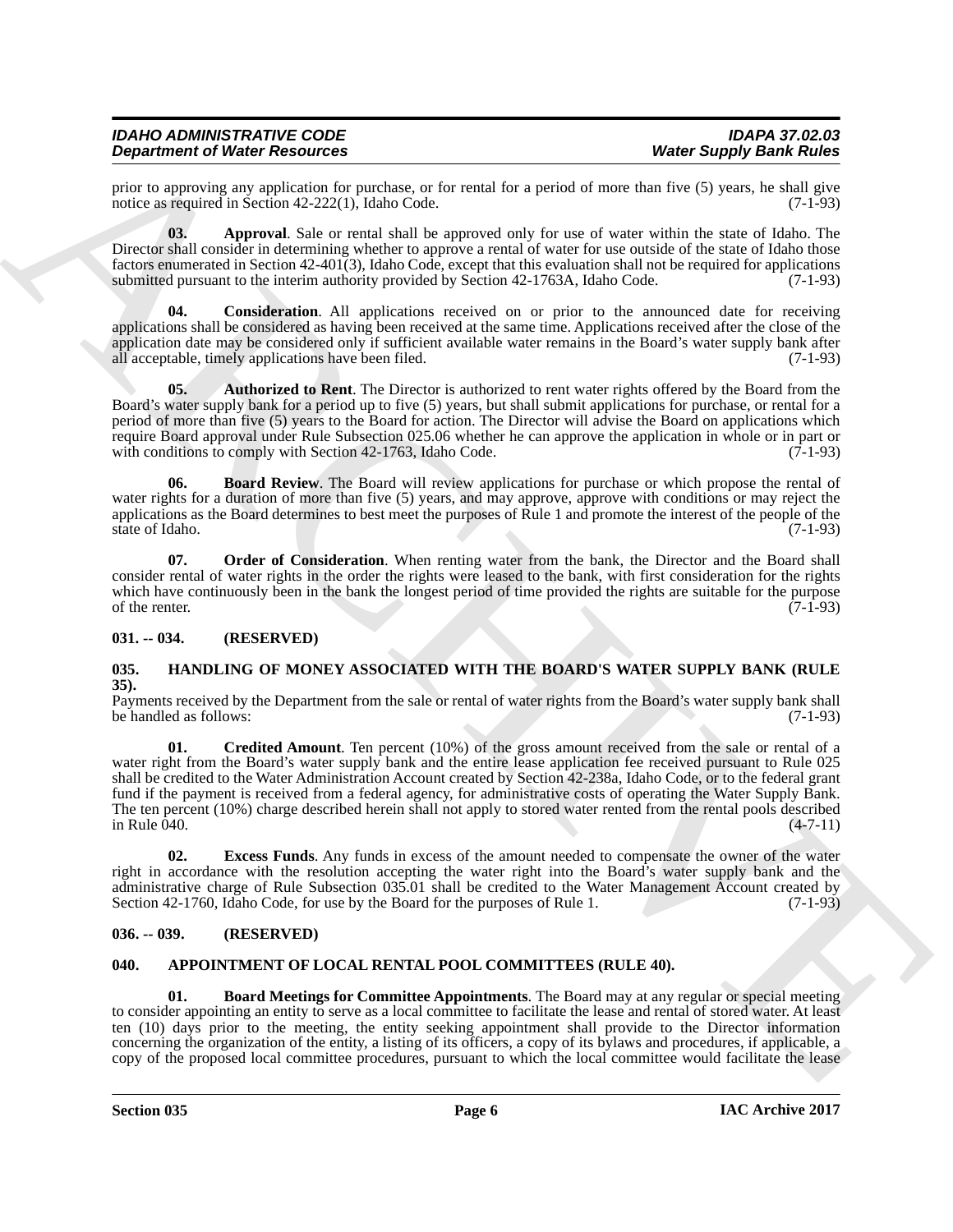#### *IDAHO ADMINISTRATIVE CODE IDAPA 37.02.03 Department of Water Resources*

and rental of stored water, together with a copy of each general lease and rental form proposed to be used by the local committee. The local committee procedures must be approved by the Board and must provide for the following: (7-1-93)

**a.** Determination of priority among competing applicants to lease stored water to the rental pool and to rent stored water from the rental pool; (7-1-93)

**b.** Determination of the reimbursement schedule for those leasing stored water into the rental pool; (7-1-93)

**c.** Determination of the rental price charge to those renting stored water from the rental pool; (7-1-93)

**d.** Determination of the administrative charge to be assessed by the local committee; (7-1-93)

**e.** Allocation of stored water leased to the bank but not rented; (7-1-93)

**f.** Notification of the Department and the watermaster of any rentals where stored water will be moved from the place of use authorized by the permit, license, or decree establishing the stored water right; (7-1-93)

Submittal of applications to rent water from the rental pool for more than five (5) years to the Board proval as a condition of approval by the local committee; (7-1-93) for review and approval as a condition of approval by the local committee;

**h.** Prevention of injury to other water rights; (7-1-93)

**i.** Protection of the local public interest, except for applications submitted pursuant to the interim provided by Section 42-1763A. Idaho Code: (7-1-93) authority provided by Section 42-1763A, Idaho Code;

Consistency with the conservation of water resources within the state of Idaho, except for itted pursuant to the interim authority provided by Section 42-1763A, Idaho Code; (7-1-93) applications submitted pursuant to the interim authority provided by Section 42-1763A, Idaho Code;

**k.** Management of rental pool funds as public funds pursuant to the Public Depository Law, Chapter 1, Idaho Code. (7-1-93) Title 57, Idaho Code.

<span id="page-6-2"></span><span id="page-6-1"></span>**02. Local Committee Procedures**. The local committee procedures shall provide that a surcharge of ten percent (10%) of the rental fee charged per acre foot of stored water rented from the rental pool shall be assessed and credited to the revolving development account and the water management account established in Sections 42- 1752 and 42-1760, Idaho Code, in such proportion as the Board in its discretion shall determine. Such moneys, together with moneys accruing to or earned thereon, shall be set aside, and made available until expended, to be used by the Board for the purposes of Rule 1 unless the surcharge is prohibited by statute, compact or inter-governmental agreement. (7-1-93)

**Dependent of Web Theodores Construction** and the state of the proposition of the state of the state of the state of the state of the state of the state of the state of the state of the state of the state of the state of **03. Review by Director**. The Director will review the local committee procedures and submit them along with the Director's recommendation to the Board. The lease and rental form must receive the Director's approval. The Board may designate the applying entity as the local committee for a period not to exceed five (5) years. A Certificate of Appointment will be issued by the Board. The Board may extend the appointment for additional periods up to five (5) years, upon written request of the local committee. The Board may revoke a designation upon request of the local committee, or after a hearing pursuant to the promulgated Rules of Practice and Procedure of the Board, if the Board determines that the local committee is no longer serving a necessary purpose or is not abiding by its own approved procedures, these rules or applicable statutes. (7-1-93) is not abiding by its own approved procedures, these rules or applicable statutes.

<span id="page-6-0"></span>**04. Annual Report**. The local committee shall report annually on the activity of the rental pool on forms provided by the Board. (7-1-93)

<span id="page-6-3"></span>**05. Submission of Amendments to Procedures to Board**. Amendments to the approved procedures of an appointed local committee which change the amount charged for the rental of stored water shall be submitted to the Board by April 1st of any year. The amendment will be considered approved by the Board unless specifically disapproved at the first regular Board meeting following the amendment action of the local committee. The Board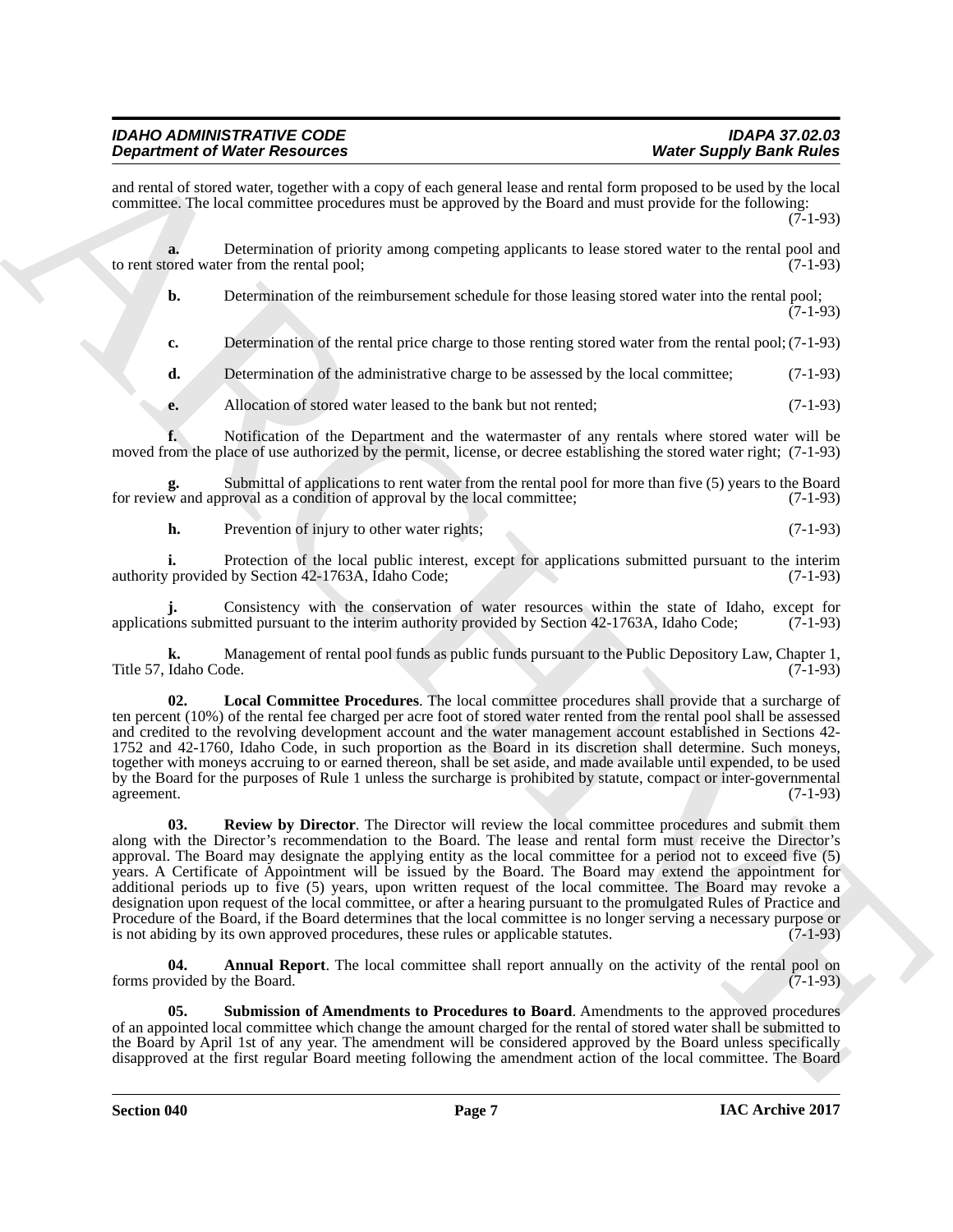#### *IDAHO ADMINISTRATIVE CODE IDAPA 37.02.03 Department of Water Resources Water Supply Bank Rules*

ARCHIVE may, upon good cause being determined by the Board, specifically approve of amendments submitted after April 1 of any year. (3-20-04) any year.  $(3-20-04)$ 

<span id="page-7-0"></span>**041. -- 999. (RESERVED)**